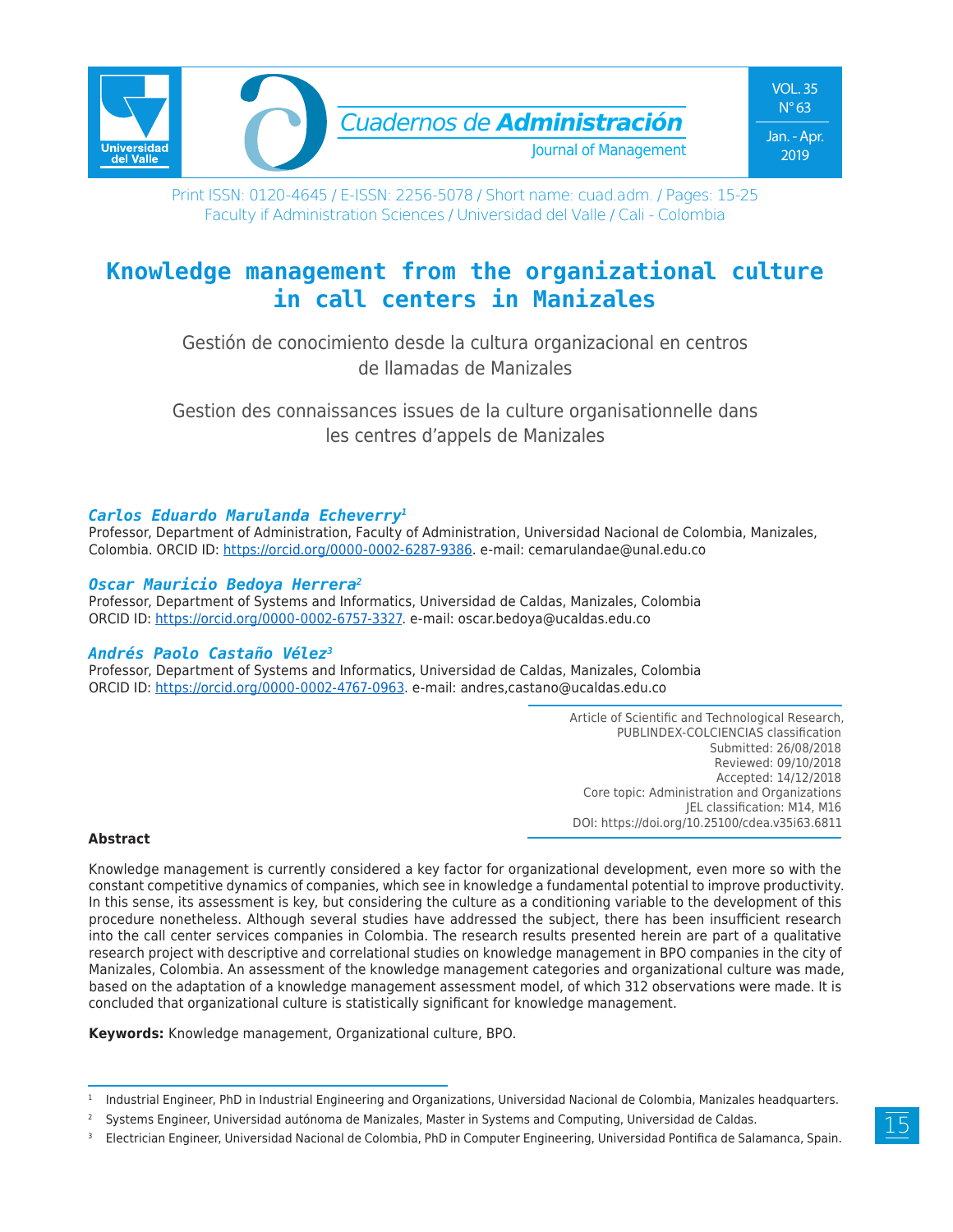#### **Resumen**

La gestión de conocimiento es considerada en la actualidad un factor clave para el desarrollo organizacional, más aún con las constantes dinámicas competitivas de las empresas, la cuales, ven en el conocimiento un potencial fundamental para mejorar la productividad; en este sentido es fundamental su valoración, pero considerando la cultura organizacional como una variable condicionante al desarrollo de esta gestión. Aunque se han hecho diversos estudios sobre el tema, no se ha indagado lo suficiente en las empresas dedicadas a los servicios de centros de llamadas en Colombia. Los resultados de investigación presentados en este artículo son parte de un proyecto de investigación cualitativo con estudios de tipo descriptivo y correlacional, sobre la gestión de conocimiento en empresas BPO de la ciudad de Manizales Colombia. Se hizo una valoración de las categorías gestión de conocimiento y cultura organizacional, a partir de la adaptación de un modelo de evaluación de gestión de conocimiento del cual se hicieron 312 observaciones. Se concluye que la cultura organizacional es estadísticamente significativa para la gestión de conocimiento.

**Palabras clave:** Gestión de conocimiento, Cultura organizacional, BPO.

#### **Résumé**

La gestion des connaissances est aujourd'hui considérée comme un facteur clé du développement organisationnel, d'autant plus que la dynamique concurrentielle constante des entreprises, qui voient dans la connaissance un potentiel fondamental pour améliorer la productivité; en ce sens, son évaluation est fondamentale, mais en considérant la culture organisationnelle comme une variable conditionnelle au développement de cette gestion. Bien qu'il y ait eu plusieurs études sur le sujet, il n'y a pas eu assez de recherches dans les entreprises qui se consacrent aux services des centres d'appels en Colombie. Les résultats de recherche présentés dans cet article font partie d'un projet de recherche qualitative avec des études descriptives et corrélationnelles sur la gestion des connaissances dans les entreprises d'externalisation des processus d'affaires (BPO) de la ville de Manizales en Colombie. Une évaluation des catégories, gestion des connaissances et culture organisationnelle a été réalisée sur la base de l'adaptation d'un modèle d'évaluation de la gestion des connaissances à partir duquel 312 observations ont été faites. On en conclut que la culture organisationnelle est statistiquement significative pour la gestion des connaissances.

**Mots-clés:** Gestion des connaissances, Culture organisationnelle, (BPO).

# **1. Introduction**

The permanent changes in today's world make it necessary for companies to take

positions and generate developments that allow them to face new dynamics from their potential, their tangible and intangible resources and their human talent, among others, without forgetting the progress of the work context.

From these situations, it becomes necessary to develop innovation schemes within the framework of Knowledge Management (KM), which has become the hope of companies to advance and improve permanently on the path to success, represented in greater profitability and revenue.

However, KM can become a reality from many perspectives, one of them related to organizational culture, which makes it possible to experience day-to-day the possibility of sharing, transferring, applying and creating knowledge that results in the possibility of companies moving on.

In the case of BPO (Business process outsourcing) companies, KM is vital especially considering that the knowledge from information is the core operation and the main source of resources, hence the importance of research that supports the findings presented in this paper concerning call center companies, which at the moment are among the companies that generate the most direct jobs in the city of Manizales, department of Caldas, Colombia.

Then, it is from the adaptation of the KM assessment model by Marulanda, Giraldo, and Serna (2015), that BPO companies dedicated like call centers were evaluated and from this we present the findings related to organizational culture and KM, which will undoubtedly serve as a contribution to the various undergoing processes within these companies in pursuance of their benefit in the short, medium and long term.

The research objective on which the results put forward herein are based is to establish the relationship between knowledge management and organizational culture.

#### *1.1. Knowledge management*

Nowadays, knowledge, innovation and creativity are widely recognized as the most crucial competitive factors capable of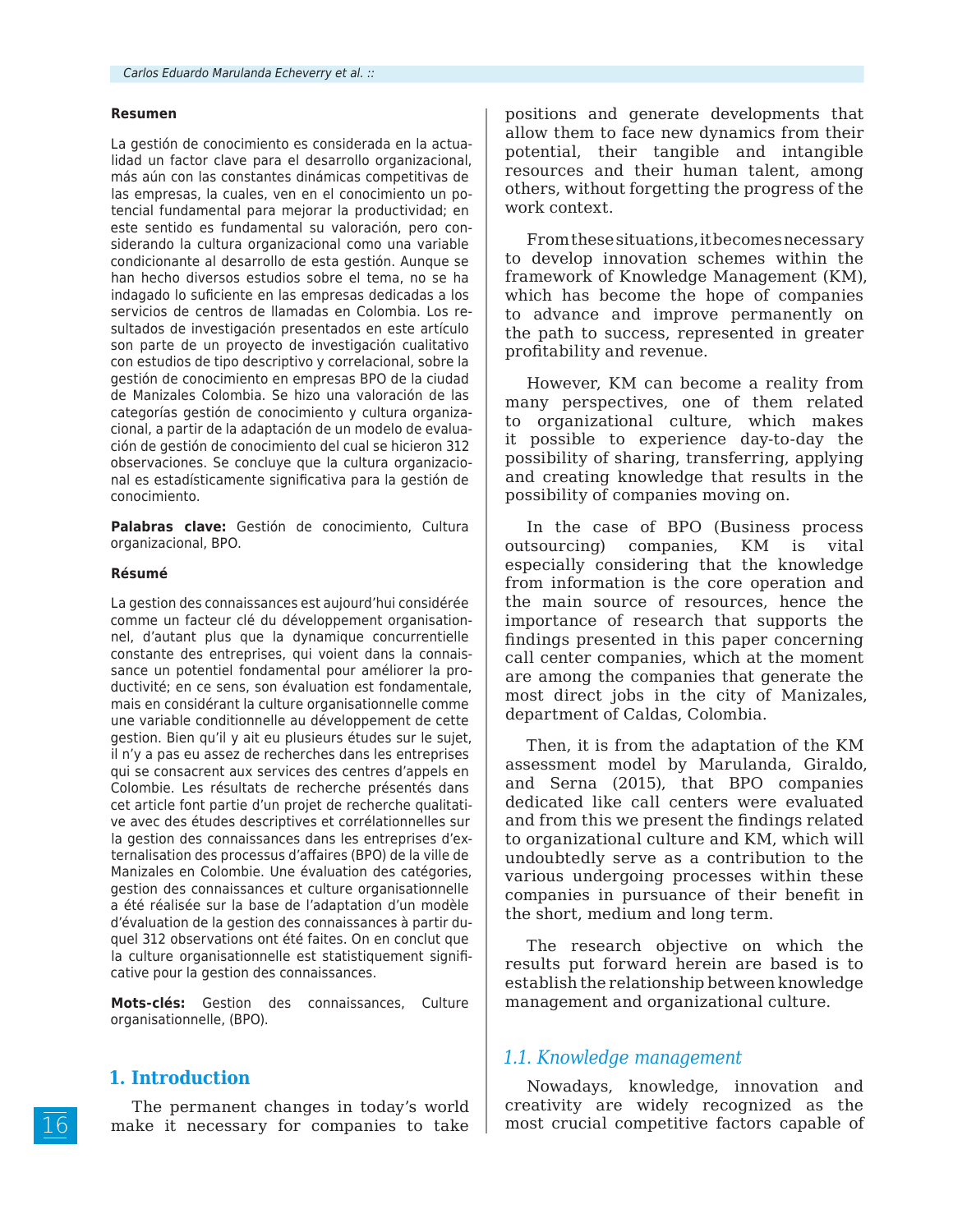substantially supporting and foster a company's adaptation, survival and outstanding performance (Sigala and Chalkiti, 2015). There is a reciprocal relationship between these three concepts, since an organization's ability to generate ideas and innovate is based on learning, broadening its knowledge base and its people sharing their knowledge.

In a context of continuous change and uncertainty, it is critical for companies to develop skills to create and acquire knowledge, learn, share what has been learned and put it into practice. Administrative knowledge is associated with business success and the ability of a company to adapt to environmental changes and challenges. Due to knowledge, companies can innovate, create organizational routines, grow, be sustainable and gain competitive advantages (Calvo-Mora, Navarro-García, Rey-Moreno, and Periañez-Cristobal, 2016).

According to Chidambaranathan and Rani (2015), knowledge is widely recognized as a competitive advantage and a growing number of organizations are incorporating KM as a core strategy to improve organizational effectiveness. Knowledge is generally distributed within an organization tacitly and explicitly. Tacit knowledge is what lies in the minds of employees within an organization, and is the most critical factor for its success. Explicit knowledge is freely available in print as well as electronic media within an organization and is easily accessible.

Jasinskas, Svagzdiene, and Simanavicius (2015) and Rabeea, Nassar, and Khalid (2017) explain that knowledge is very important to obtain competitive advantages in the activity of a company. Knowledge is an important source and probably one of the most valuable with regards to competitive capacity. The ability of KM to influence a company's competitive capacity depends on how successfully the company applies different types of knowledge. Companies must take advantage of the knowledge of their employees, develop, organize and apply it in the creation of new products, innovations and business decisions.

KM improves organizational effectiveness by integrating people, processes, and technology and is a process that helps organizations find, select, organize, disseminate

and transfer important information and experience needed for activities such as problem-solving, dynamic learning, strategic planning and decision making. KM is the process of acquiring, storing, sharing, creating and using knowledge for process improvement from intensive teamwork and effective knowledge sharing among individuals (Lee, Shiue, and Chen, 2016).

Likewise, Cahyaningsih, Sensuse, Arymurthy, and Wibowo (2017), conclude that KM is a strategic issue in organizations capable of improving organizational performance. KM can narrow the knowledge gap between people and the organization, and improve organizational learning for it to achieve its goals with collaboration and cooperation between employees and the organization, and can improve the performance of human capital management, among others.

There is a consensus that the KM is a structured approach to creating, coding, and using, collecting, exchanging, measuring and retaining knowledge to respond to environmental challenges and create additional value. To be valuable to a company, KM should lead to changes in behavior and the development of new ideas, processes, practices and policies. Although there are several models that explain KM processes, most of them comprise the following five generic processes: acquisition, generation and creation, coding, storage, exchange, transfer and utilization of knowledge.

In this sense, Donate and Sánchez (2015) explain that KM is used to develop and implement initiatives that improve the efficiency of the processes of a business, increase the productivity and quality of its services, and find new solutions and products for its customers. Therefore, ideal conditions should be set to promote and optimize the use of KM practices such as human resources management, an appropriate corporate culture, technology implementation and organizational structures. KM is a set of activities, initiatives and strategies that companies use to generate, store, transfer and apply knowledge to improve organizational performance.

In addition, Lendzion (2015), states that, nowadays, knowledge is a key resource for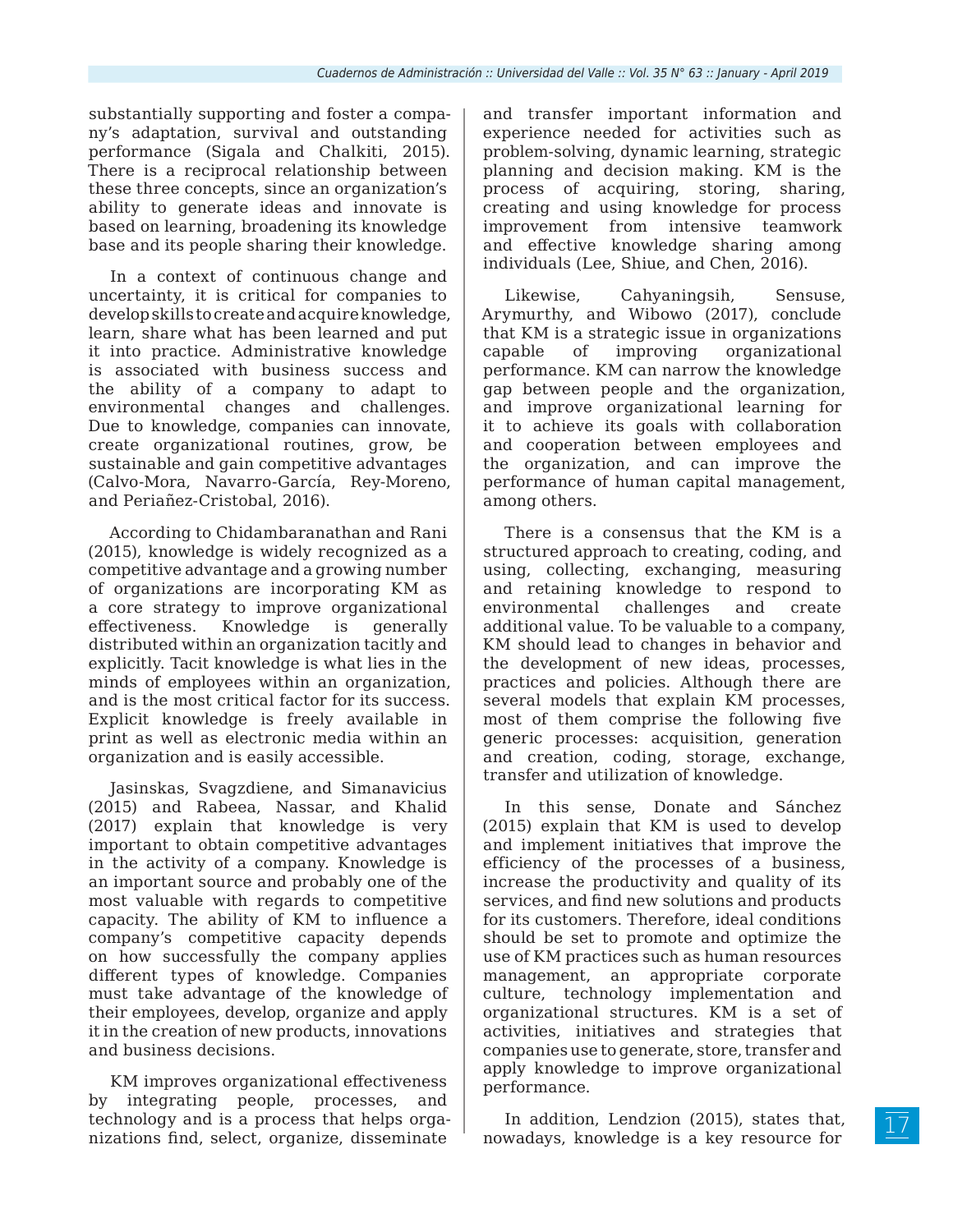organizations. It is a basic element of the competences of people, who execute processes related to identifying, creating, obtaining, purifying, protecting and transferring knowledge, which is directly related to the shape of the social work environment, the behavior of people, the processes of individual thinking and in particular health, both physical and intellectual, a hierarchy of human values, norms and attitudes that manage their behavior, loyalty and mutual trust, level of collectivity and innovation, among others.

KM is a process of creating and using knowledge to improve the effectiveness of corporate activities; it promotes a complex attitude to identify, manage and share all information resources, such as databases, documents, policies and procedures but most importantly, experience and skills not expressed as explicitly as the employee has it; in addition to an adequate technical and organizational infrastructure that enables the exchange of knowledge, with a choice of the right information technology (Koloniari and Fassoulis, 2017). In this line of thinking, Tongsamsi and Tongsamsi (2017) argue that KM requires a process of collecting and exchanging the knowledge of the individual, applying practices of a learning organization (Alharithy, 2015).

Hussain, Konar, and Ali (2016) identified personality, willingness to share and organizational commitment as determining factors in individual participation for the exchange of knowledge within an organization. KM is a social process, where the influence of social and cultural factors that allow integrating the knowledge, skills and experience of employees should be taken into account in order to obtain a better competitive advantage and effective administrative practices in daily operations. Just as technologies, motivations and culture affect knowledge-sharing behaviors. Within this framework, Alaarj, Abidin-Mohamed, and Ahmad, (2016), explain that KM requires a culture of trust among the members of an organization to share knowledge.

# *1.2. Organizational culture*

Sensuse, Cahyaningsih, and Catur (2015) sustain that organizational culture reflects as a norm and belief, as a behavioral guide for all members of the organization. Therefore, organizational culture is influenced by the mindset and individual culture established at each level of the organization and becomes a challenge to encourage efficiency. Organizational culture is generated from management to all levels to encourage knowledge sharing and interaction among members of the organization; in fact, organizational culture has some influences on knowledge management through values and behavior reflected in KM.

From a simple perspective, Bowers, Hall, and Srinivasan (2017) conclude that organizational culture is a set of basic and tacit assumptions shared by a group of people about what the world is and should be. These tacit assumptions determine perceptions, thoughts, feelings and to some extent, their manifest behavior that drives their actions and responses.

Along this line, Sánchez, Carrasco, Danvila, and Sastre (2016), sustain that organizational culture has traditionally been considered one of the most important intangible strategies in the development of competitive advantages, assuming that norms of behavior are created from beliefs and expectations, which shape the behaviors of individuals and groups within an organization. Culture can be understood as a resource closely tied to the rest of the company's resources, as well as a management mechanism that can be a competitive advantage.

However, Klimas (2016) defines organizational culture as a driving force for competitiveness as it influences intraorganizational development, its effectiveness and financial performance. It is understood as a set of values, beliefs and assumptions and perceptions shared by the members of organizations, which enables flexibility, innovation, effectiveness, organizational development and performance. It is an intangible, organizational and strategic resource, directly related to the overall performance of the organization.

Likewise, Erhardt, Martin-Rios, and Heckscher (2016) define organizational culture as a complex system of shared values, which guides the actions of the members of an organization. Values such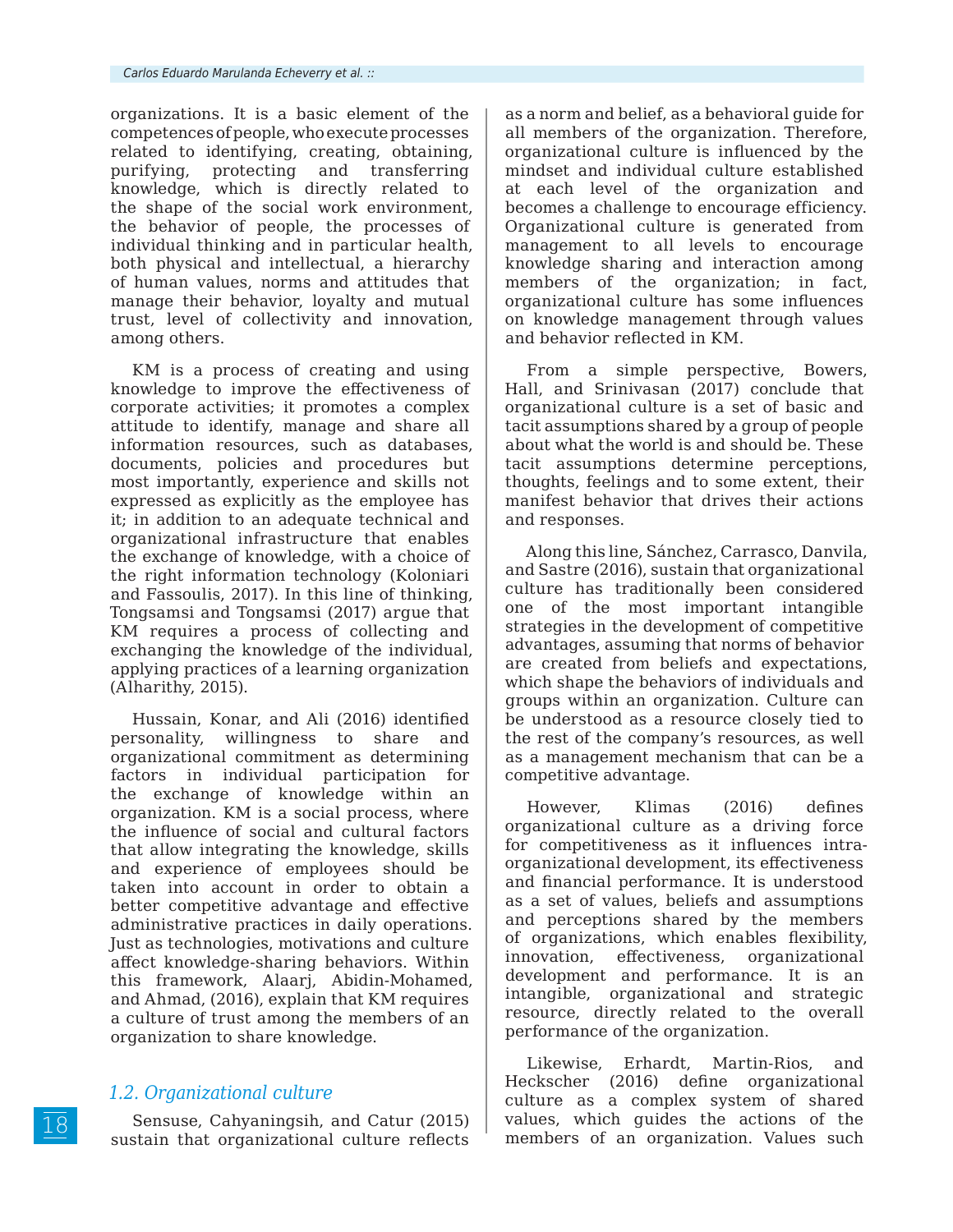as camaraderie, creativity, performance and efficiency work as the foundation of the organization's culture, which create an identity and differentiate it from competitors. Fundamental values such as risk-taking and attention to detail constitute collective knowledge (i.e. understanding) within an organization that is rooted in principles, code of conduct, beliefs or philosophy of how the organization operates.

To complement Lee, Raschke, and Louis (2016), argue that organizational culture is a complex set of values, norms and symbols that define how a company its conducts business. This culture encourages employees to accept the goals and values of the organization's leaders while promoting a sense of belonging. Culture emphasizes a human affiliation in a flexible structure, an internal focus on cohesion and morale, and the development of human resources to build team spirit and values the roles, rules and regulations imposed, bringing about clarity, transparency and stability to workers, thus encouraging efficiency, punctuality and proper functioning.

Likewise, Ahmady, Nikooravesh, and Mehrpour (2016) express that organizational culture can be a powerful resource of common identity, purpose and flexible guidelines. Its effect on people has been so strong that the behavior, feelings, perceptions, and attitudes of the members of an organization can be predicted. To strengthen organizational culture as support to knowledge management, the following should be considered:

- Changing the attitude and vision of the authorities towards the role and position of knowledge.
- Using tools for employees who perform well, innovative and risky.
- Implementing strategic programs for knowledge management.
- Building confidence in the organization, so that employees do not feel danger in transferring their work skills to others.
- Encouraging knowledge-based employees to transfer knowledge to others and set up the processes in which the knowledge of rivals could be used.

• Strengthening a supportive and friendly environment in the organization.

In addition, Oyemomi, Liu, Neaga, Chen, and Nakpodia (2017), sustain that the development of the organizational culture serves several purposes. Firstly, it conveys a sense of identity to the members of the organization. Secondly, it facilitates the generation of commitment. Thirdly, culture improves the stability of the organization. Fourth, culture serves as a sensory device that can guide and shape behavior (Valmohammadi and Roshanzamir, 2015).

On the other hand, Szczepańska-Woszczyna (2015), conclude that culture is very important for leading organizations to success; provided that all the staff of the organizations is fully engaged in this matter. Organizational culture is the element that unites employees' objectives to achieve subsequent levels of excellence while reflecting the image of the organization. Organizational culture can be a favorable element for the development of innovative activities. Values, norms, and beliefs that play a role in creativity and innovation in organizations can support or inhibit creativity and innovation, depending on how they influence the behavior of individuals and groups. In general, leaders also have a powerful source of influence on employees' work behaviors (Hussein, Omar, Noordin, and Ishak, 2016).

Lastly, Lee, *et al.* (2016) asserts that organizational culture influences the way employees think, act and respond to process improvement, and affects the scope of collaboration between employees while improvement work is underway. In addition, it influences the will and behavior of employees in terms of sharing knowledge.

# *1.3. Knowledge management assessment model*

For the research purposes, the knowledge management assessment model of Marulanda e*t al (2015) was used,*which is defined from an integral and holistic concept and considers the following: it is based on three dimensions, with their respective categories, such as infrastructure, which contains the categories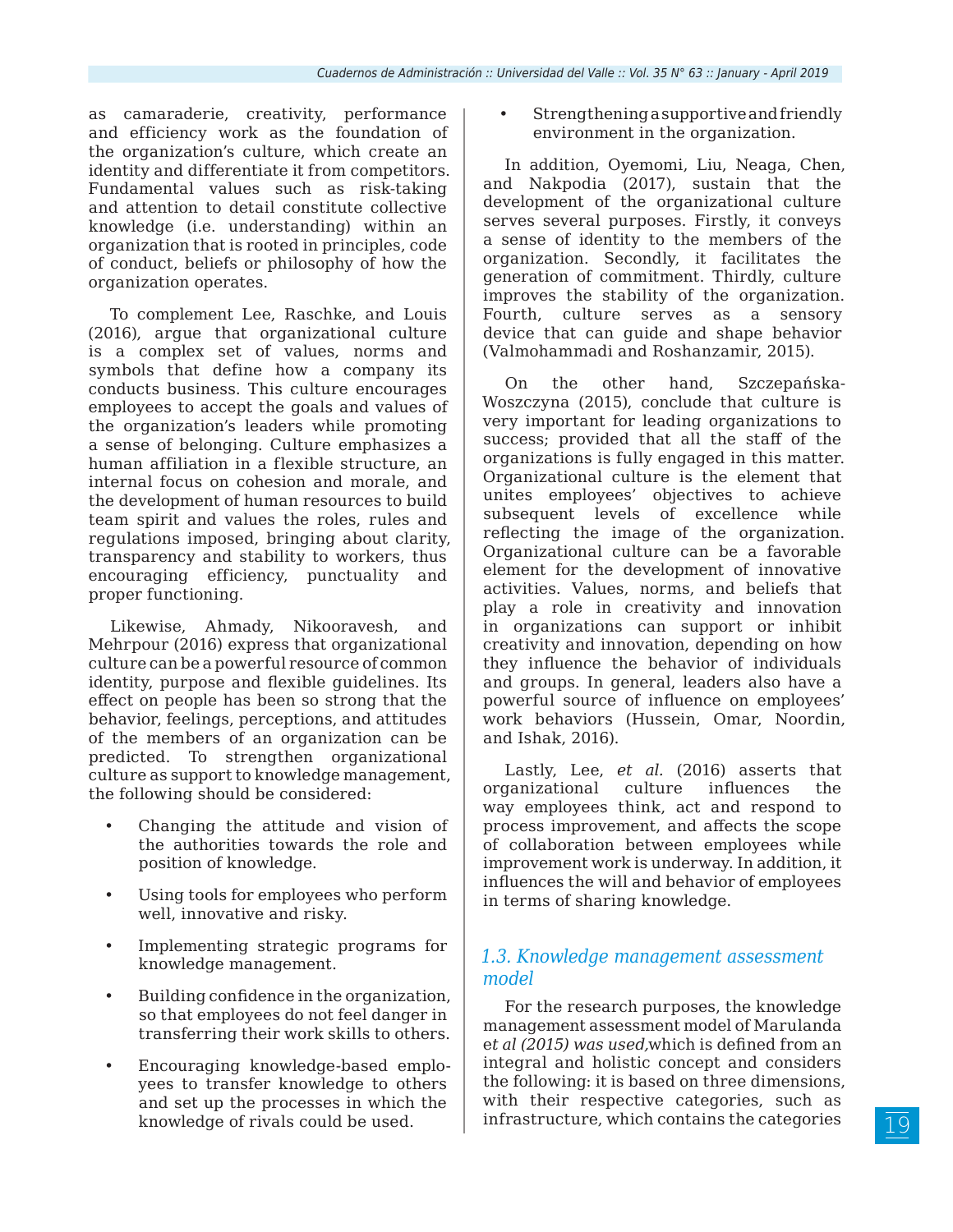

organizational culture, Information and Communications Technologies (ICT) and knowledge life cycle; Communities of Practice (COP), which contains the categories personal competencies, adaptation, COPs techniques and social relations; and the category intensive use of knowledge, which includes the categories core processes, strategic processes and support processes. This whole set for the purpose of meeting the needs of stakeholders, through the services that can be offered, as can be seen in Figure 1.

# **2. Methodology**

For the case of the findings presented in this paper, we did a qualitative research with two types of studies, a descriptive one and a correlational one, which, according to Mejía (2004), through meanings and from a holistic perspective seeks to understand the set of interrelated traits that characterize a certain phenomenon.

## *2.1. Sampling*

A survey was applied to the three largest BPO call center companies in the city of Manizales, Colombia, and 312 observations were obtained (within the framework of the concept of statistical convenience and given the difficulties in obtaining responses to surveys). For the structuring of the questionnaire, Likert-type scale questions were asked, which were graded from 1 to 5, where 1 means disagree or not done, 2 means partially done, 3 done at intervals, 4 done regularly and 5 fully done. See annex.

## *2.1. Data Analysis*

Based on the developments by Hair, Anderson, Tatham, and Black (2007), a correlation analysis was applied, which involves simultaneously correlating several dependent metric variables and several independent metric variables. Ideal values of correlation results above 0.5.

# *2.3. Categories and variables assessed*

In the case of the findings presented in this paper, the following categories were assessed:

KM Life Cycle: understood as a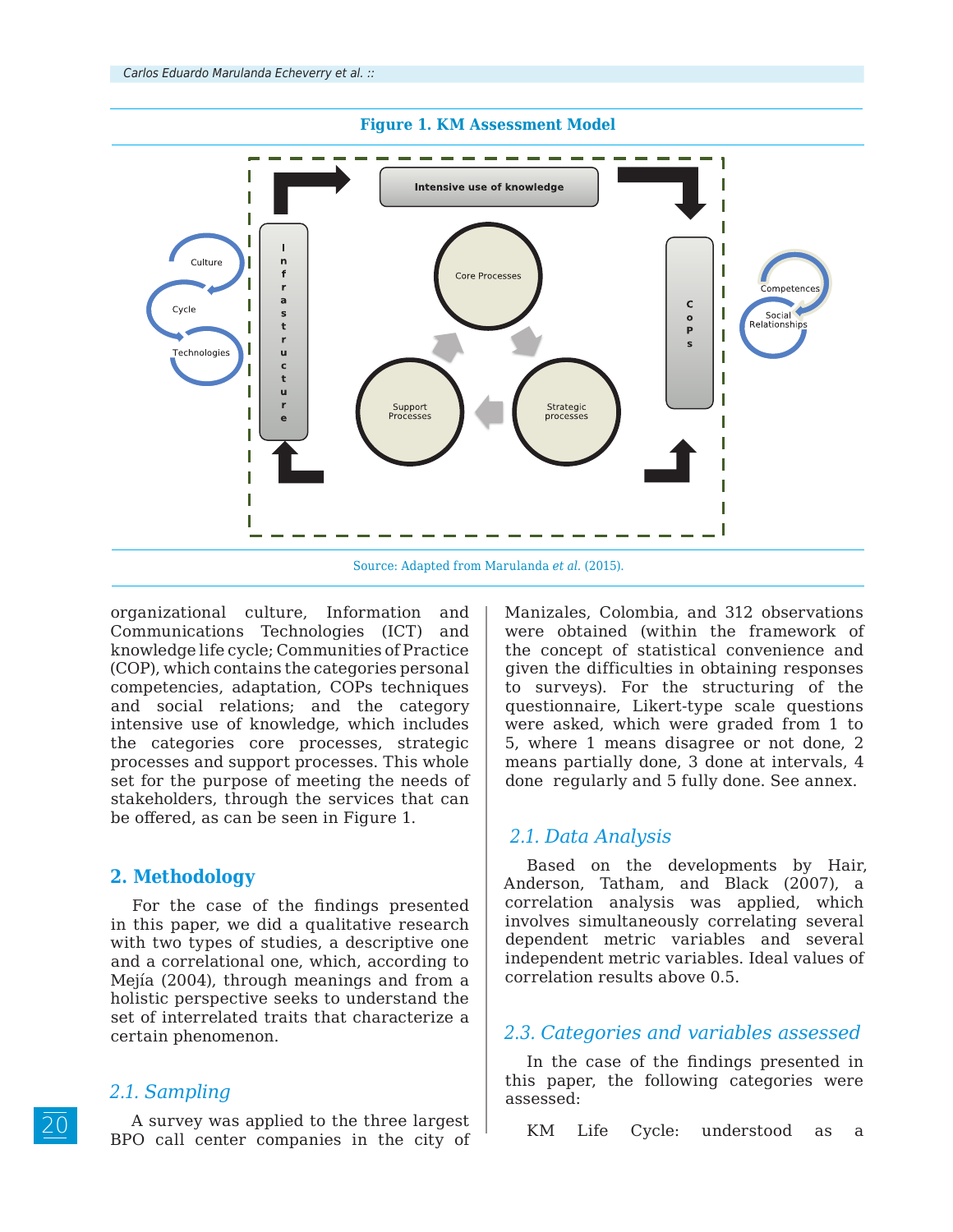continuous process that makes it possible for knowledge to be transversal to each and every organizational process. In this sense, the following variables were considered: identifying, generating, retaining, sharing and applying knowledge.

Organizational culture: understood as the set of customs, rites, norms and ways of acting of an organization, which serves as a mediator of the relationship between staff and organizational knowledge, and determines that knowledge belongs to the organization and remains under the control of individuals and groups. In this sense, the following variables were considered: people, narrative and workplace.

#### **3. Results and discussion**

Below are the results of the categories and variables evaluated from the life cycle of the model that makes it possible to assess knowledge management (identifying (ID), generating (GEN), retaining (RET), sharing (COM) and applying (APL) knowledge) and from organizational culture (people (PER), narrative (NAR) and workplace (SIT)) in the companies BPO call center of the City of Manizales. The assessment was made based on the survey that supports the KM assessment model and the results can be seen in Figure 2.



Figure 2 highlights the following results regarding the life cycle of knowledge: generating knowledge with a rating of 4 out of 5, which shows the important contribution of these companies to allow the generation of knowledge, while a little more than 3.0 in the retention of knowledge, which contrasts the highest valuation. Regarding organizational culture, the variables evaluated have a rating of 3.5 in terms of narratives, people and workplaces. This assessment indicates that knowledge generation is done regularly, while knowledge retention occurs at intervals, a situation that needs to be improved given the direct relationship between retaining and generating knowledge; as well as improving organizational culture-related variables.

However, it is essential to outline the relationship between culture and the life cycle of KM, given the importance and effect of one and the other. To that end, a correlation was made to establish the level of significance between these categories and variables. The results of this correlation can be seen in Table 1.

The results of the correlation assessment show that there is a significant correlation between organizational culture and KM. These results run along the same lines of Chih-Hsing (2018), who found that KM relies on resources, networks, and people to exploit market opportunities and achieve better performance. Similarly, Wei and Miraglia (2017) found that the ability to systematically create, manage and harness knowledge assets can contribute substantially to the achievement of long-term goals within the framework of the organizational culture that influences people and teams in organizations, with a relationship existing between organizational culture and KM.

Likewise, Ferro, Severo, and Maia (2018) concluded that KM aims at storing and providing the knowledge generated with the facilitation of the organization's culture; knowledge is developed by individuals based on their collective daily work and is part of the interaction between people inside and outside the organization. Morgulis-Yakushev, Yildiz, and Fey (2018) concluded that for knowledge to flow it is necessary that organizational structures have a higher level of adaptation from organizational culture.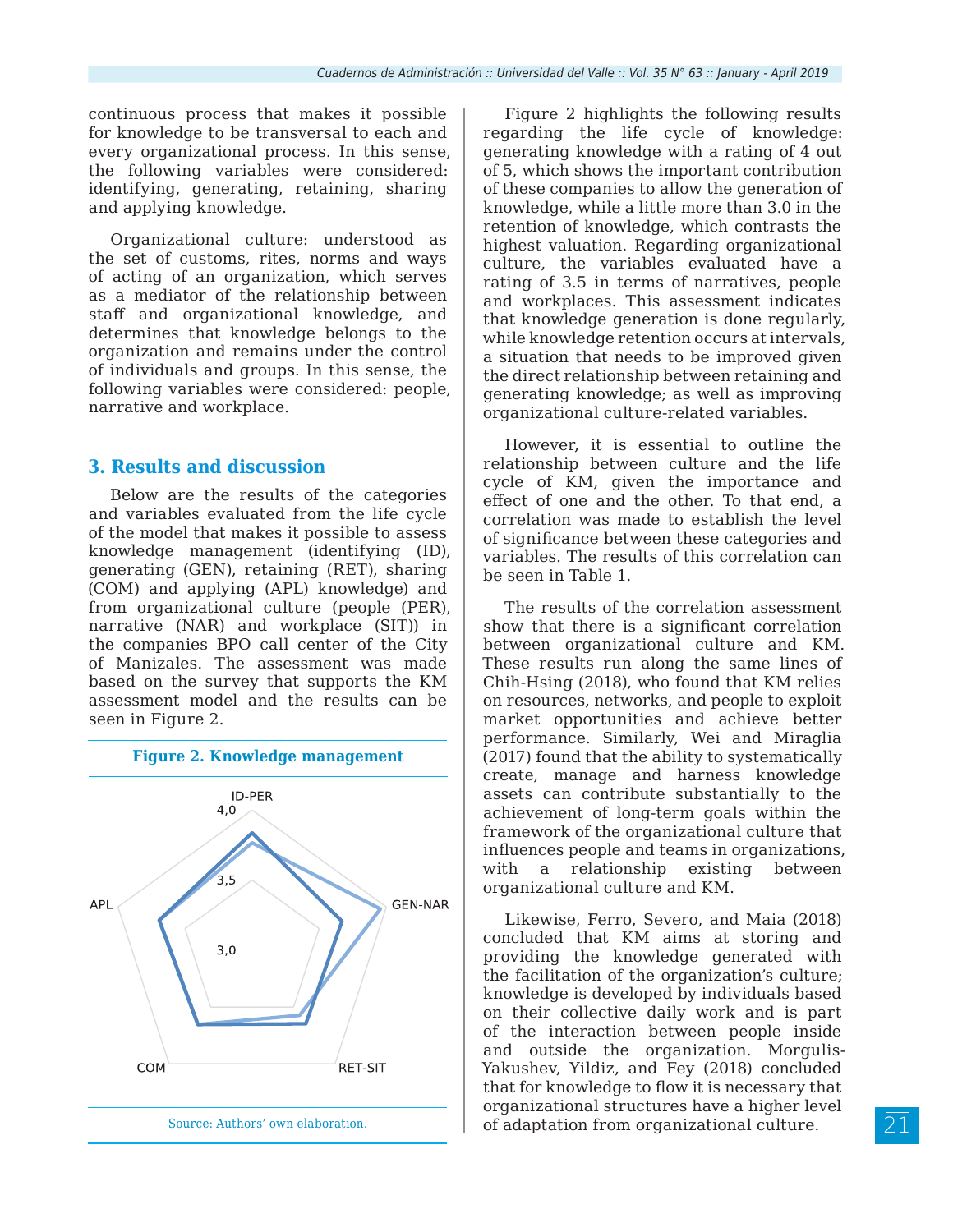| <b>Table 1. Variable correlations</b>                      |              |              |              |          |            |              |              |              |  |
|------------------------------------------------------------|--------------|--------------|--------------|----------|------------|--------------|--------------|--------------|--|
| <b>Correlations</b>                                        |              |              |              |          |            |              |              |              |  |
|                                                            | ID           | <b>GEN</b>   | <b>RET</b>   | COM      | <b>APL</b> | <b>PER</b>   | <b>NARR</b>  | <b>PLACE</b> |  |
| $\mathbf{1}$                                               |              |              |              |          |            |              |              |              |  |
| ID                                                         | $\mathbf{1}$ |              |              |          |            |              |              |              |  |
| <b>GEN</b>                                                 | ,438**       | $\mathbf{1}$ |              |          |            |              |              |              |  |
| <b>RET</b>                                                 | $,342**$     | $,321***$    | $\mathbf{1}$ |          |            |              |              |              |  |
| COM                                                        | $,306**$     | ,479**       | ,396**       | 1        |            |              |              |              |  |
| APL                                                        | $.329**$     | $.245**$     | $.412**$     | $,184**$ |            |              |              |              |  |
| PER                                                        | $.413**$     | $,324**$     | ,413**       | $,337**$ | $,344**$   | $\mathbf{1}$ |              |              |  |
| <b>NARR</b>                                                | ,316**       | $,308**$     | $,353**$     | $,342**$ | $,333**$   | ,528**       | $\mathbf{1}$ |              |  |
| PLACE                                                      | $.437**$     | $,256***$    | $.414**$     | ,333**   | ,503**     | ,379**       | ,462**       | $\mathbf{1}$ |  |
| **. The correlation is significant at level 0.01 (2 ends). |              |              |              |          |            |              |              |              |  |
| Source: Authors' own elaboration                           |              |              |              |          |            |              |              |              |  |

Di-Iorio and Rossi (2018), argue that knowledge workers in organizations often participate in adaptive, defined and applied business processes, within the framework of processes and practices committed to achieving the objectives of the organization, within these lies the exploitation of knowledge. Chidambaranathan and Rani (2015) examined the relationships between knowledge management and organizational culture using the competency values framework and found a positive correlation between the two.

Trivellas, Akrivouli, Tsifora, and Tsoutsa (2015) assert that a series of empirical studies recognize the crucial impact of knowledge exchange and organizational culture. KM aims to create work-related knowledge among members of the organization, taking into account the willingness of employees to share knowledge with others and their behaviors through which they exchange relevant information with their colleagues. Shahzad, Xiu, and Shahbaz (2017) concluded that organizational culture is highly significant and plays a vital role in the success of KM in an organization, and is highly correlated with employee satisfaction and performance. Warrick (2017) concluded that there are close ties between culture, organizational performance, behavior and the attitudes of people in organizations and KM.

# **4. Conclusions**

KM is today a key factor for the development of any organization, in this case, the BPO call center companies in the city of Manizales, which according to the assessment are aimed at a better horizon, given the importance they have given to this issue.

The qualification shows that strategies, plans, and activities that make employees feel like part of the organizational culture are under implementation, which enables knowledge contributing and sharing, a vital resource for a company of this type of services

Organizational culture is a key factor for the development of an appropriate KM strategy and it is essential to understand the importance of this strategy in business development; the correlation test mathematically established the direct relationship between both categories and it is clear that not only a technological or process look should be held on the development of KM, organizational culture is vital for this purpose.

More in-depth studies are needed on the retention of knowledge, workplaces and knowledge communication by employees of the evaluated companies.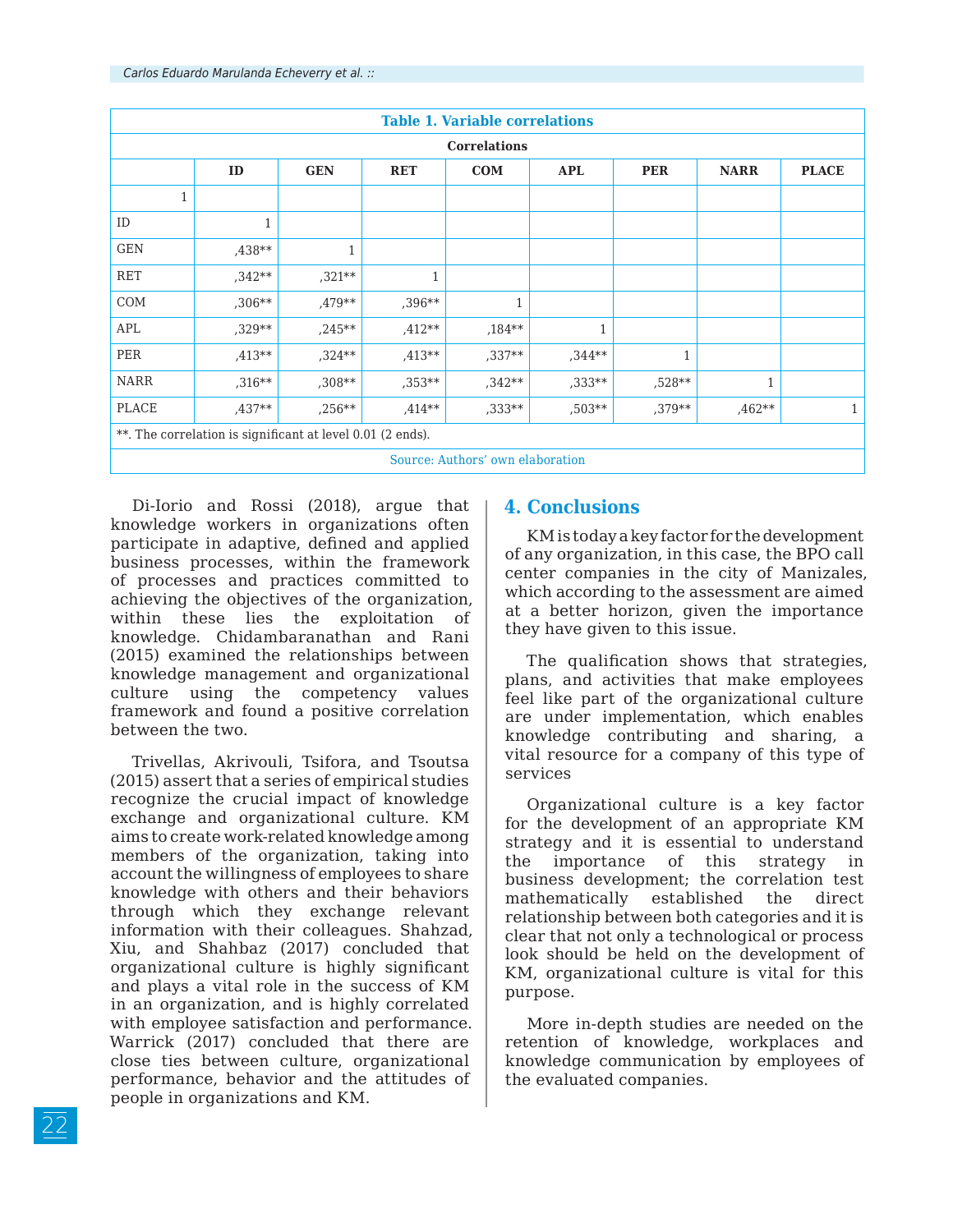# **5. Acknowledgements**

This work is part of the results of the research project entitled "The transfer of knowledge in the research centers of the coffee triangle of Colombia", which was registered and funded by the Research Directorate of the National Universidad Nacional de Colombia, Manizales headquarters, with Hermes code 35721.

#### **6. References**

- Ahmady, G., Nikooravesh, A., & Mehrpour, M. (2016). Effect of organizational culture on knowledge management based on Denison model. *Procedia - Social and Behavioral Sciences,* (230), 387-395. doi:doi: 10.1016/j. sbspro.2016.09.049
- Alaarj, S., Abidin-Mohamed, Z., & Ahmad, U. (2016). Mediating Role of Trust on the Effects of Knowledge Management Capabilities on Organizational Performance. *Procedia - Social and Behavioral Sciences,* (235), 729-738. doi:doi: 10.1016/j.sbspro.2016.11.074
- Alharithy, M. (2015). Knowledge Management Process in several organizations: Analytical Study of modeling and several processes. *Procedia Computer Science,* (65), 726-733. doi:doi: 10.1016/j.procs.2015.09.017
- Bowers, M., Hall, R., & Srinivasan, M. (2017). Organizational culture and leadership style: The missing combination for selecting the right leader for effective crisis management. *Business Horizons,* (60), 551-563. doi:http:// dx.doi.org/10.1016/j.bushor.2017.04.001
- Cahyaningsih, E., Sensuse, D., Arymurthy, A., & Wibowo, W. (2017). NUSANTARA: A New Model of Knowledge Management in Government Human Capital Management. *Procedia Computer Science,* (124), 61-68. doi:10.1016/j. procs.2017.12.130
- Calvo-Mora, A., Navarro-García, A., Rey-Moreno, M., & Periañez-Cristobal, R. (2016). Excellence management practices, knowledge management and key business results in large organisations and SMEs: A multi-group analysis. *European Management Journal,* (34), 661-673. doi:http:// dx.doi.org/10.1016/j.emj.2016.06.005
- Chidambaranathan, K., & Rani, S. (2015). Knowledge management and organizational culture in higher educational libraries in Qatar: An empirical study. *Library & Information Science Research,* (37), 363-369. doi:http:// dx.doi.org/10.1016/j.lisr.2015.11.002
- Chih-Hsing, S. (2018). Examining social capital, organizational learning and knowledge transfer in cultural and creative industries of practice. *Tourism Management,* (64), 258-270. doi:http:// dx.doi.org/10.1016/j.tourman.2017.09.001
- Di-Iorio, A., & Rossi, D. (2018). Capturing and managing knowledge using social software and semantic web technologies. *Information Sciences,* (432), 1-21. doi:https://doi. org/10.1016/j.ins.2017.12.009
- Donate, M., & Sánchez, J. (2015). The role of knowledge-oriented leadership in knowledge management practices and innovation. *Journal of Business Research,* (68), 360-370. doi:http:// dx.doi.org/10.1016/j.jbusres.2014.06.022
- Erhardt, N., Martin-Rios, C., & Heckscher, C. (2016). Am I doing the right thing? Unpacking workplace rituals asmechanisms for strong organizational culture. *International Journal of Hospitality Management,* (59), 31-41. doi:http:// dx.doi.org/10.1016/j.ijhm.2016.08.006
- Ferro, J., Severo, E., & Maia, C. (2018). The influence of entrepreneurial, market, knowledge management orientations on cleaner production and the sustainable competitive advantage. *Journal of Cleaner Production,* (174), 1653-1663. doi:https://doi.org/10.1016/j.jclepro.2017.11.074
- Hair, J., Anderson, R., Tatham, R., y Black, W. (2007). *Análisis multivariante.* Madrid, España: Pearson.
- Hussain, K., Konar, R., & Ali, F. (2016). Measuring Service Innovation Performance through Team Culture and Knowledge Sharing Behaviour in Hotel Services: A PLS Approach. *Procedia - Social and Behavioral Sciences,* (224), 35-43. doi:doi: 10.1016/j.sbspro.2016.05.397
- Hussein, N., Omar, S., Noordin, F., & Ishak, N. (2016). Learning Organization Culture, Organizational Performance and Organizational Innovativeness in a Public Institution of Higher Education in Malaysia: A Preliminary Study. *Procedia Economics and Finance,* (37), 512-519. doi:doi: 10.1016/S2212-5671(16)30159-9
- Jasinskas, E., Svagzdiene, B., & Simanavicius, A. (2015). The Influence Of Knowledge Management On The Competitive Ability Of Lithuanian Enterprises. *Procedia - Social and Behavioral Sciences,* (191), 2469-2475. doi:doi: 10.1016/j.sbspro.2015.04.305
- Klimas, P. (2016). Organizational culture and coopetition: An exploratory study of the features, models and role in the Polish Aviation Industry. *Industrial Marketing Management, 53*, 91-102. doi:http://dx.doi.org/10.1016/j. indmarman.2015.11.012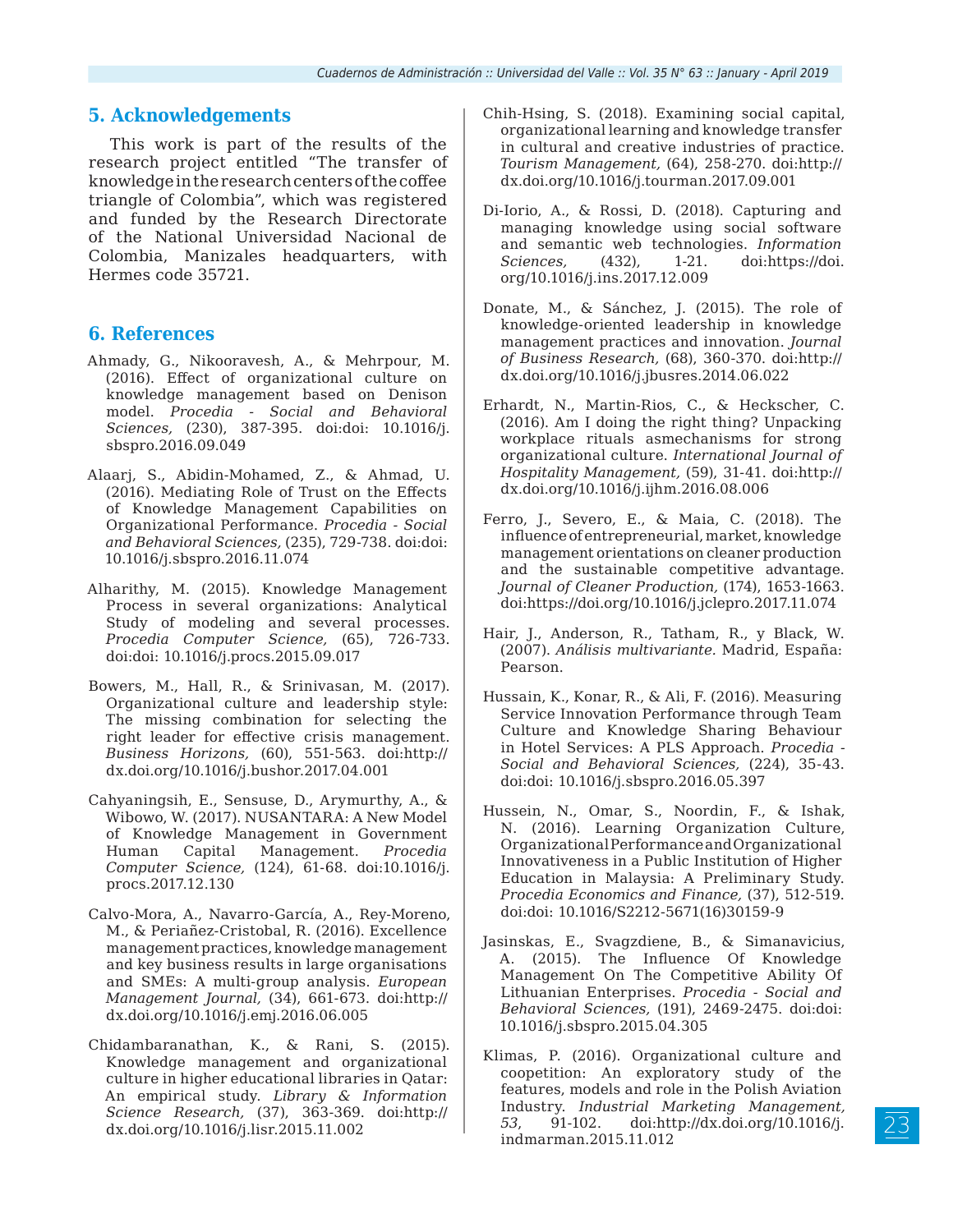- Koloniari, M., & Fassoulis, K. (2017). Knowledge Management Perceptions in Academic Libraries. *The Journal of Academic Librarianship,*  (43), 135-142. doi:http://dx.doi.org/10.1016/j. acalib.2016.11.006
- Lee, J.-C., Shiue, Y.-C., & Chen, C.-Y. (2016). Examining the impacts of organizational culture and top management support of knowledge sharing on the success of software process improvement. *Computers in Human Behavior,*  (54), 462-474. doi:http://dx.doi.org/10.1016/j. chb.2015.08.030
- Lee, M., Raschke, R., & Louis, R. (2016). Exploiting organizational culture: Configurations for value through knowledge worker's motivation. *Journal of Business Research,* (69), 5442-5447. doi:http:// dx.doi.org/10.1016/j.jbusres.2016.04.152
- Lendzion, J. (2015). Human resources management in the system of organizational knowledge management. *Procedia Manufacturing,* (3), 674- 680. doi:doi: 10.1016/j.promfg.2015.07.303
- Marulanda E., C. E., Giraldo G., J. A., & Serna G., H. M. (2015). Modelo de evaluación de gestión del conocimiento para las pymes del sector de tecnologías de la Información. *AD-minister* (26). http://dx.doi.org/10.17230/ad-minister.26.2
- Mejía Navarrete, J. (2004). Sobre la investigación cualitativa. Nuevos conceptos y campos de desarrollo. *Investigaciones Sociales, 8*(13), 277-299.
- Morgulis-Yakushev, S., Yildiz, E., & Fey, C. (2018). When same is (not) the aim: A treatise on organizational cultural fit and knowledge transfer. *Journal of World Business,* (53), 151-163. doi:http://dx.doi.org/10.1016/j.jwb.2017.09.002
- Oyemomi, O., Liu, S., Neaga, I., Chen, H., & Nakpodia, F. (2017). How cultural impact on knowledge sharing contributes to organizational performance: Using the fsQCA approach. *Journal of Business Research*, (94)*,* 313-319. doi: https://doi.org/10.1016/j. jbusres.2018.02.027
- Rabeea, O., Nassar, I., & Khalid, M. (2017). Knowledge management processes and sustainable competitive advantage: An empirical examination in private universities. *Journal of Business Research*, (94), 320-334. doi: https://doi.org/10.1016/j.jbusres.2018.02.013
- Sánchez, G., Carrasco, A., Danvila, I., & Sastre, M. (2016). Organizational culture and family business: A configurational approach. *European*

*Journal of Family Business, 6*, 99-107. doi:http:// dx.doi.org/10.1016/j.ejfb.2017.05.002

- Sensuse, D., Cahyaningsih, E., & Catur, W. (2015). Knowledge Management: Organizational Culture in Indonesian Government Human Capital Management. *Procedia Computer Science,* (72), 485-494. doi:doi: 10.1016/j. procs.2015.12.130
- Shahzad, F., Xiu, G., & Shahbaz, M. (2017). Organizational culture and innovation performance in Pakistan's software industry. *Technology in Society,* (51), 66-73. doi: http:// dx.doi.org/10.1016/j.techsoc.2017.08.002
- Sigala, M., & Chalkiti, K. (2015). Knowledge management, social media and employee creativity. *International Journal of Hospitality Management,* (45), 44-58. doi:http://dx.doi. org/10.1016/j.ijhm.2014.11.003
- Szczepańska-Woszczyna, K. (2015). Leadership and organizational culture as the normative influence of top management on employee's behaviour in the innovation process. *Procedia Economics and Finance,* (34), 396-402. doi: 10.1016/S2212-5671(15)01646-9
- Tongsamsi, K., & Tongsamsi, I. (2017). Instrument development for assessing knowledge management of quality assurers in Rajabhat universities, Thailand. *Kasetsart Journal of Social Sciences,* (38), 111-116. doi: http://dx.doi. org/10.1016/j.kjss.2016.03.005
- Trivellas, P., Akrivouli, Z., Tsifora, E., & Tsoutsa, P. (2015). The impact of knowledge sharing culture on job satisfaction in accounting firms. The mediating effect of general competencies. *Procedia Economics and Finance,* (19), 238-247. doi: 10.1016/S2212-5671(15)00025-8
- Valmohammadi, C., & Roshanzamir, S. (2015). The guidelines of improvement: Relations among organizational. *International Journal of Production Economics, 164*, 167-178. doi: http:// dx.doi.org/10.1016/j.ijpe.2014.12.028
- Warrick, D. (2017). What leaders need to know about organizational culture. *Business Horizons,*  (60), 395-404. doi: http://dx.doi.org/10.1016/j. bushor.2017.01.011
- Wei, Y., & Miraglia, S. (2017). Organizational culture and knowledge transfer in projectbased organizations: Theoretical insights from a Chinese construction firm. *International Journal of Project Management,* (35), 571-585. doi: http://dx.doi.org/10.1016/j.ijproman.2017.02.010